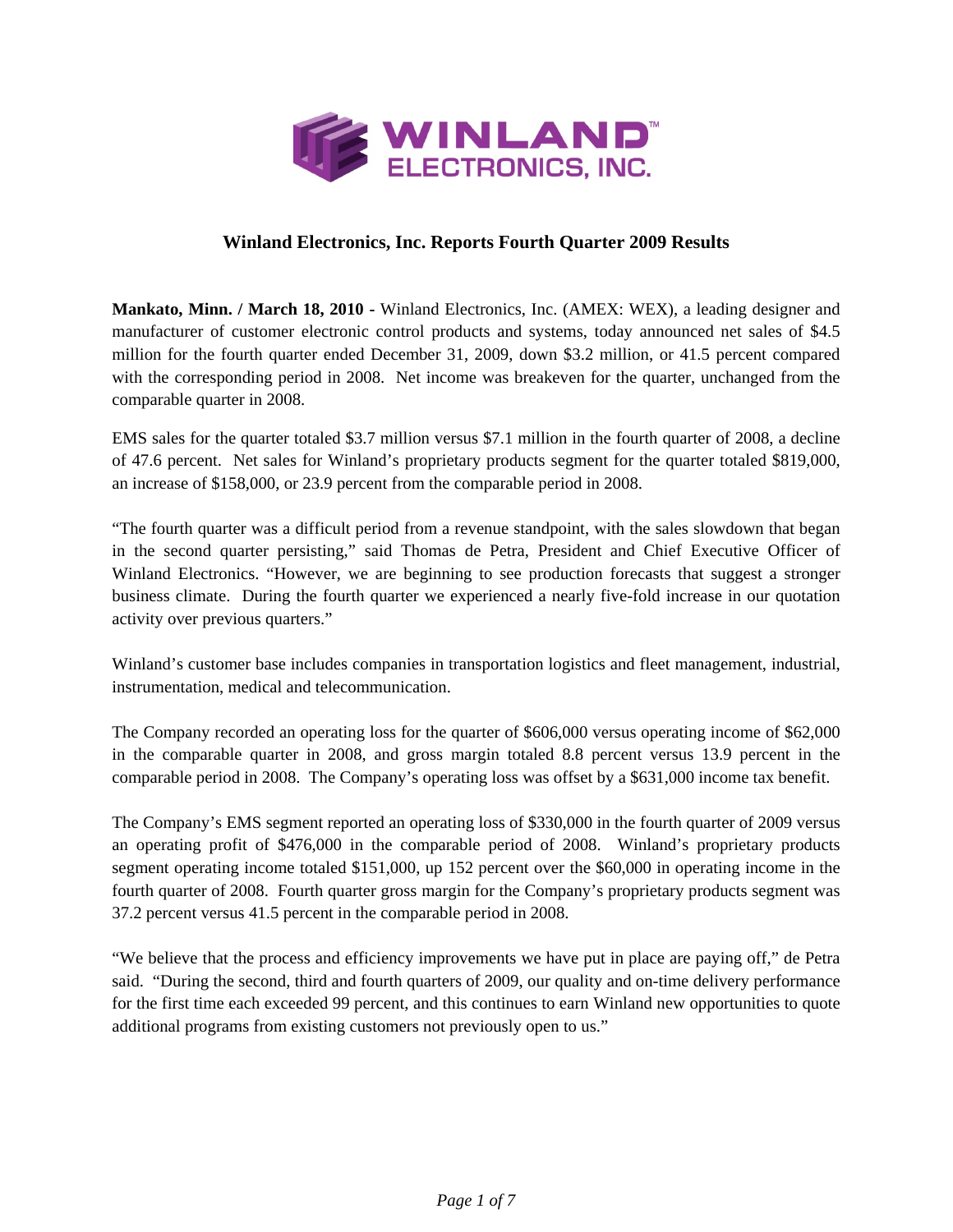### **Twelve-Month Results**

Net sales for the 12 months ended December 31, 2009 totaled \$22.5 million, down \$6.1 million, or 21 percent, versus the comparable period in 2008. EMS net sales declined 24 percent, or \$5.9 million, to \$19.4 million during 2009 compared to a year ago. One customer accounted for \$3.1 million of the decline and the company's top two customers accounted for another \$1.4 million. Three other customers whose orders totaled \$1.8 million in 2008 did not place orders in 2009. These declines were partially offset by Winland's third largest customer whose orders increased approximately \$1.5 million. Sales from engineering services increased \$160,000, to \$1.2 million, a sum also reflected in the company's EMS segment sales. Proprietary Products net sales declined 5.0 percent to \$3.2 million, down \$182,000 from a year ago. Sales to Winland's largest proprietary products distributor were down \$164,000 versus 2008.

The Company reported a net loss of \$1.5 million, or \$0.42 per basic and diluted share for the 12 months ended December 31, 2009 versus a \$1.0 million net loss, or \$0.28 per basic and diluted share, in the comparable period in period in 2008. The current year's loss was driven by a \$6.1 million decrease in net sales compared to a year ago and under-utilization of manufacturing capacity, which was partially offset by improvements in manufacturing and procurement processes. These improvements resulted in reduced warranty expenses of \$102,000 and reduced obsolescence expenses of \$77,000. Workforce reductions resulted in savings of \$479,000 and research and development costs were down \$326,000 year-over-year.

The Company reported a full-year operating loss of \$1.9 million versus an operating loss of \$1.0 million for the 12 months ended December 31, 2008. Gross margin in 2009 of 10.0 percent declined relative to the 12.2 percent for the 12 months ended December 31, 2008.

The Company's EMS segment recorded an operating loss of \$103,000 versus operating income of \$1.1 million for the 12 months ended December 31, 2008. Winland's proprietary products segment operating income increased \$137,000 for the 12 months ended December 31, 2009, to \$264,000, versus a year ago. Gross margin of 41.6 percent for the 12 months ended December 31, 2009 was consistent with the prior year.

Management will host a conference call and webcast to discuss its fourth quarter and fiscal year 2009 results on Thursday, March 18, 2010, at 3:30 p.m. CT / 4:30 p.m. ET.

### **Call Details:**

Date: Thursday, March 18, 2010 Time: 3:30 p.m. CT / 4:30 p.m. ET Call name: Winland Electronics Fourth Quarter and Fiscal Year 2009 Conference Call Dial-in number: 877-407-7184

### **Call Replay:**

A replay of the conference call will be available from 5:00 p.m. CT / 6:00 p.m. ET on Thursday, March 18, 2010 through Thursday, March 25, 2010. To access the replay, call 877-660-6853, using Account #336 and enter replay ID 345273.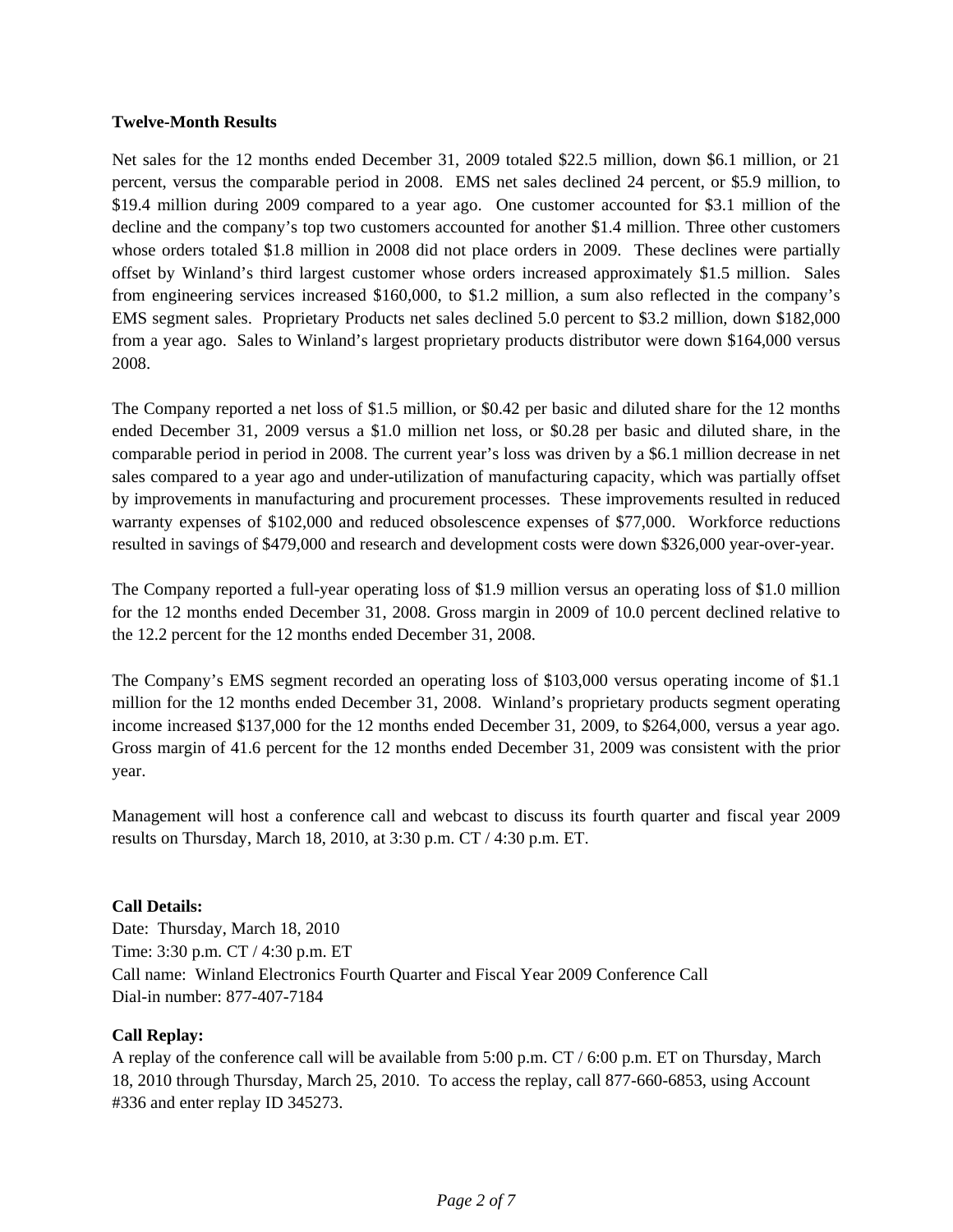#### **Web Cast:**

Winland will also host a webcast of the conference call on-line at www.winland.com. The webcast will be available until Thursday, April 22, 2010. To access the web cast, you will need to have the Windows Media Player on your desktop. For a free download of the Media Player, visit http://www.windowsmedia.com/mediaguide/Downloads.

#### About Winland Electronics

Winland Electronics, Inc. (www.winland.com), an electronic manufacturing services (EMS) company, designs and manufactures custom electronic controls and assemblies primarily for original equipment manufacturer ("OEM") customers, providing services from early concept studies through complete product realization. Markets served primarily include medical, industrial, transportation and scientific instrumentation. In addition, the company designs and markets a proprietary line of environmental monitoring products to the security industry. These products monitor and detect critical environmental changes, such as changes in temperature or humidity, water leakage and power failures. Headquartered in Mankato, MN, Winland trades on the NYSE Amex Exchange under the symbol WEX.

| <b>CONTACT:</b> Thomas J. de Petra |  |  |  |
|------------------------------------|--|--|--|
| President, CEO                     |  |  |  |
| $(507)$ 625-7231                   |  |  |  |
|                                    |  |  |  |

Jan W. Drymon The Carideo Group, Inc.  $(612)$  317-2881 jan@carideogroup.com

#### **Cautionary Statements**

Certain statements contained in this press release and other written and oral statements made from time to time by the Company do not relate strictly to historical or current facts. As such, they are considered forward-looking statements, which provide current expectations or forecasts of future events. The statements included in this release with respect to the following matters are forward looking statements; (i) that the Company is beginning to see production forecasts that suggest a stronger business climate; (ii) that the Company believes that the process and efficiency improvements that it has put in place are paying off; and (iii) that the Company's quality and on-time delivery performance continues to earn it new opportunities to quote additional programs from existing customers not previously open to it. These statements involve a variety of risks and uncertainties, known and unknown, including among other risks that (i) the business climate in fact is not getting stronger; (ii) that the process and efficiency improvements are not in fact paying off; and (iii) that the new opportunities to quote additional programs from existing customers not previously open to it does not continue. Consequently, no forward-looking statement can be guaranteed and actual results may vary materially.

-Tables Follow-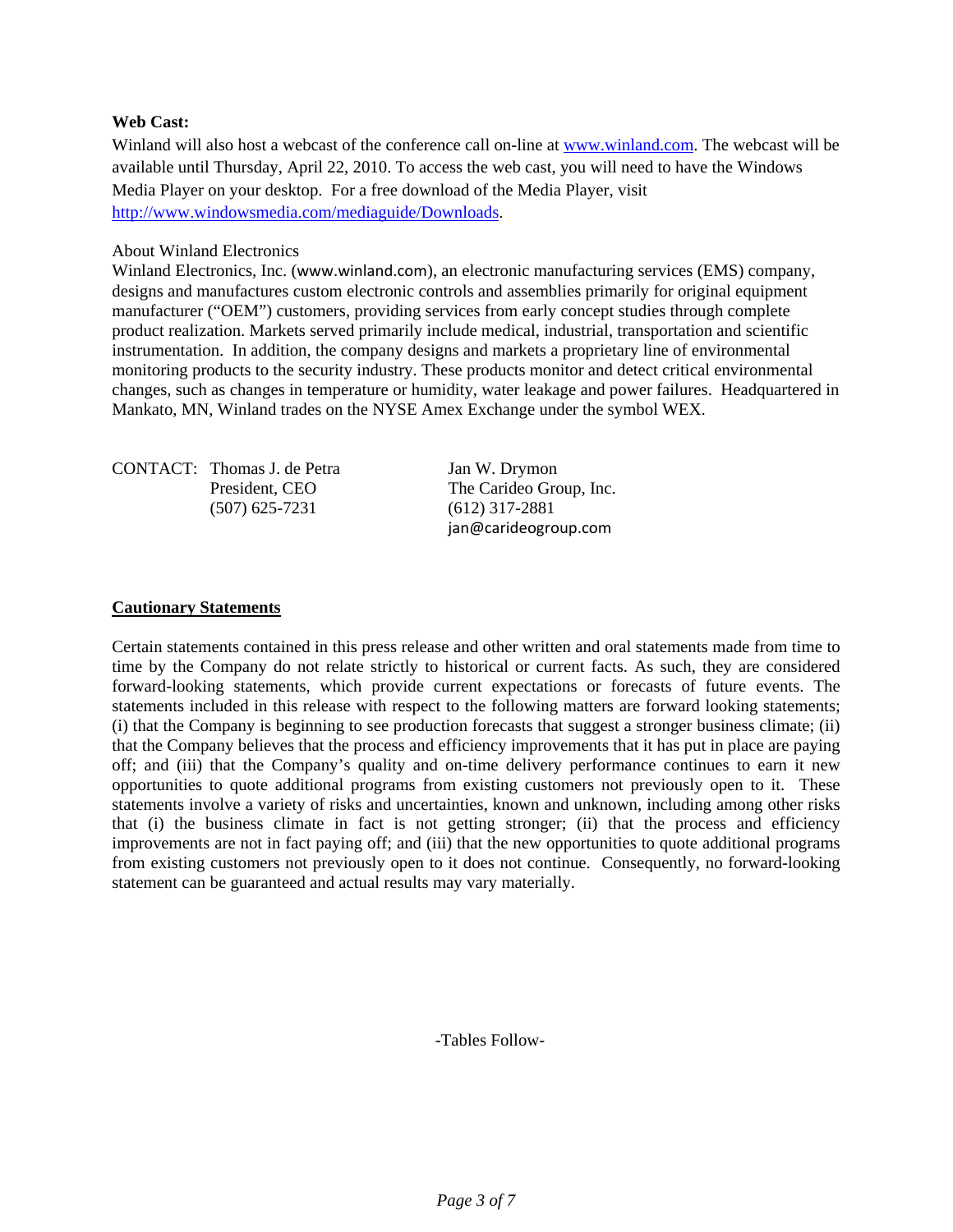# **WINLAND ELECTRONICS, INC. CONDENSED STATEMENTS OF OPERATIONS**

(In Thousands, Except Share and Per Share Amounts)

|                                                                          |              | For the Three Months Ended |             |    |                                  |               |           |
|--------------------------------------------------------------------------|--------------|----------------------------|-------------|----|----------------------------------|---------------|-----------|
|                                                                          | December 31, |                            |             |    | For the Years Ended December 31, |               |           |
|                                                                          |              | 2009                       | 2008        |    | 2009                             |               | 2008      |
| Net sales                                                                | \$           | 4,538                      | \$<br>7,763 | \$ | 22,547                           | $\mathcal{S}$ | 28,665    |
| Cost of sales                                                            |              | 4,138                      | 6,687       |    | 20,291                           |               | 25,175    |
| Gross profit                                                             |              | 400                        | 1,076       |    | 2,256                            |               | 3,490     |
| Operating expenses                                                       |              |                            |             |    |                                  |               |           |
| General and administrative                                               |              | 427                        | 474         |    | 2,064                            |               | 2,243     |
| Sales and marketing                                                      |              | 427                        | 399         |    | 1,549                            |               | 1,392     |
| Research and development                                                 |              | 152                        | 141         |    | 546                              |               | 872       |
| <b>Total operating expenses</b>                                          |              | 1,006                      | 1,014       |    | 4,159                            |               | 4,507     |
| <b>Operating income (loss)</b>                                           |              | (606)                      | 62          |    | (1,903)                          |               | (1,017)   |
| Other income (expense)                                                   |              |                            |             |    |                                  |               |           |
| Interest expense                                                         |              | (24)                       | (27)        |    | (99)                             |               | (126)     |
| Other income (expense), net                                              |              | $\boldsymbol{2}$           | 3           |    | (10)                             |               | 26        |
| <b>Total other expense</b>                                               |              | (22)                       | (24)        |    | (109)                            |               | (100)     |
| Income (loss) before income taxes                                        |              | (628)                      | 38          |    | (2,012)                          |               | (1,117)   |
| Income tax benefit (expense)                                             |              | 631                        | (38)        |    | 481                              |               | 89        |
| Net income (loss)                                                        | \$           | $\overline{\mathbf{3}}$    | \$          | \$ | (1,531)                          | $\mathbb{S}$  | (1,028)   |
| Income (loss) per common share:                                          |              |                            |             |    |                                  |               |           |
| Basic & Diluted                                                          | \$           | 0.00                       | \$<br>0.00  | \$ | (0.42)                           | \$            | (0.28)    |
| Weighted-average number of common shares outstanding:<br>Basic & Diluted |              | 3,664,395                  |             |    |                                  |               | 3,649,661 |
|                                                                          |              |                            | 3,649,661   |    | 3,664,395                        |               |           |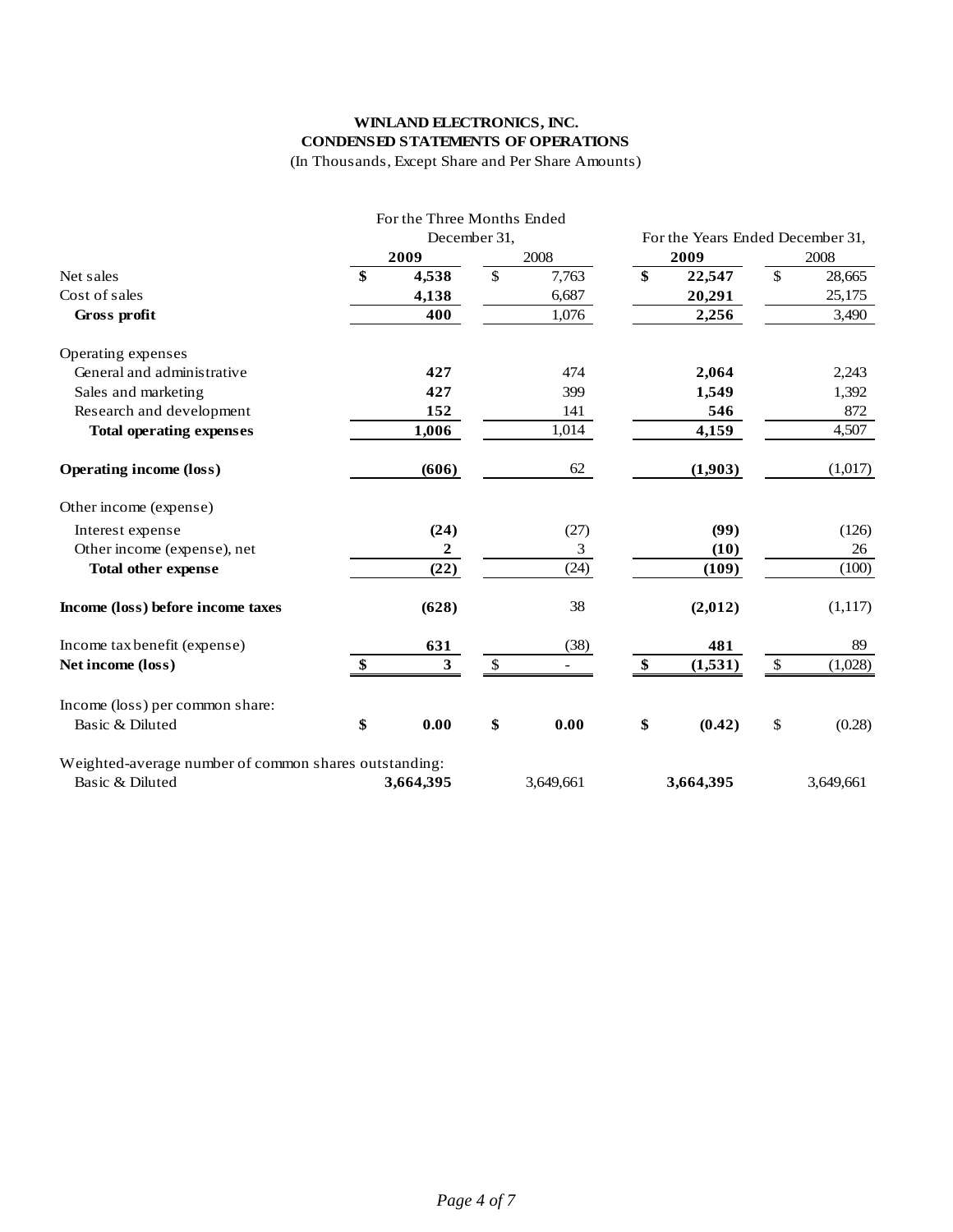#### (In Thousands) **December 31, 2009 and 2008 Winland Electronics, Inc. Balance Sheets**

|                                                                       | December 31, |          |    |                          |
|-----------------------------------------------------------------------|--------------|----------|----|--------------------------|
| <b>Assets</b>                                                         |              | 2009     |    | 2008                     |
| <b>Current Assets</b>                                                 |              |          |    |                          |
| Cash and cash equivalents                                             | \$           | 55       | \$ | 356                      |
| Accounts receivable, less allowance for doubtful                      |              |          |    |                          |
| accounts of \$49 and \$127, respectively                              |              | 2,823    |    | 3,901                    |
| Refundable income taxes                                               |              | 1,023    |    | 595                      |
| Inventories                                                           |              | 3,039    |    | 4,337                    |
| Prepaid expenses and other assets                                     |              | 256      |    | 231                      |
| <b>Total current assets</b>                                           |              | 7,196    |    | 9,420                    |
| Property and Equipment, at cost                                       |              |          |    |                          |
| Land and land improvements                                            |              | 383      |    | 383                      |
| <b>Building</b>                                                       |              | 3,052    |    |                          |
|                                                                       |              |          |    | 3,052                    |
| Machinery and equipment                                               |              | 7,001    |    | 7,028                    |
| Data processing equipment                                             |              | 1,198    |    | 1,183                    |
| Office furniture and equipment                                        |              | 460      |    | 466                      |
| Unfinished property and equipment                                     |              | 172      |    | $\overline{\phantom{0}}$ |
| <b>Total property and equipment</b>                                   |              | 12,266   |    | 12,112                   |
| Less accumulated depreciation and amortization                        |              | 7,937    |    | 7,201                    |
| Net property and equipment                                            |              | 4,329    |    | 4,911                    |
| <b>Total assets</b>                                                   |              | \$11,525 |    | \$14,331                 |
|                                                                       |              |          |    |                          |
| Liabilities and Stockholders' Equity                                  |              |          |    |                          |
| <b>Current Liabilities</b>                                            |              |          |    |                          |
| Revolving line-of-credit                                              | \$           | 367      | \$ |                          |
| Current maturities of long-term debt                                  |              | 380      |    | 392                      |
| Accounts payable                                                      |              | 1,132    |    | 2,457                    |
| Accrued liabilities:                                                  |              |          |    |                          |
| Compensation                                                          |              | 369      |    | 446                      |
| Other                                                                 |              | 49       |    | 121                      |
| <b>Total current liabilities</b>                                      |              | 2,297    |    | 3,416                    |
|                                                                       |              |          |    |                          |
| Long-Term Liabilities<br>Long-term debt, less current maturities      |              | 699      |    | 1,079                    |
| Deferred revenue                                                      |              | 122      |    | 130                      |
|                                                                       |              | 258      |    | 129                      |
| Other long-term tax liabilities<br><b>Total long-term liabilities</b> |              | 1,079    |    |                          |
| <b>Total liabilities</b>                                              |              |          |    | 1,338<br>4,754           |
|                                                                       |              | 3,376    |    |                          |
| Stockholders' Equity                                                  |              |          |    |                          |
| Common stock, par value \$0.01 per share; authorized 20,000,000       |              |          |    |                          |
| shares; issued and outstanding 3,686,435 shares 2009 and              |              |          |    |                          |
| 3,669,148 shares 2008                                                 |              | 37       |    | 37                       |
| Additional paid-in capital                                            |              | 5,016    |    | 4,913                    |
| Retained earnings                                                     |              | 3,096    |    | 4,627                    |
| <b>Total stockholders' equity</b>                                     |              | 8,149    |    | 9,577                    |
| Total liabilities and stockholders' equity                            |              | \$11,525 |    | \$14,331                 |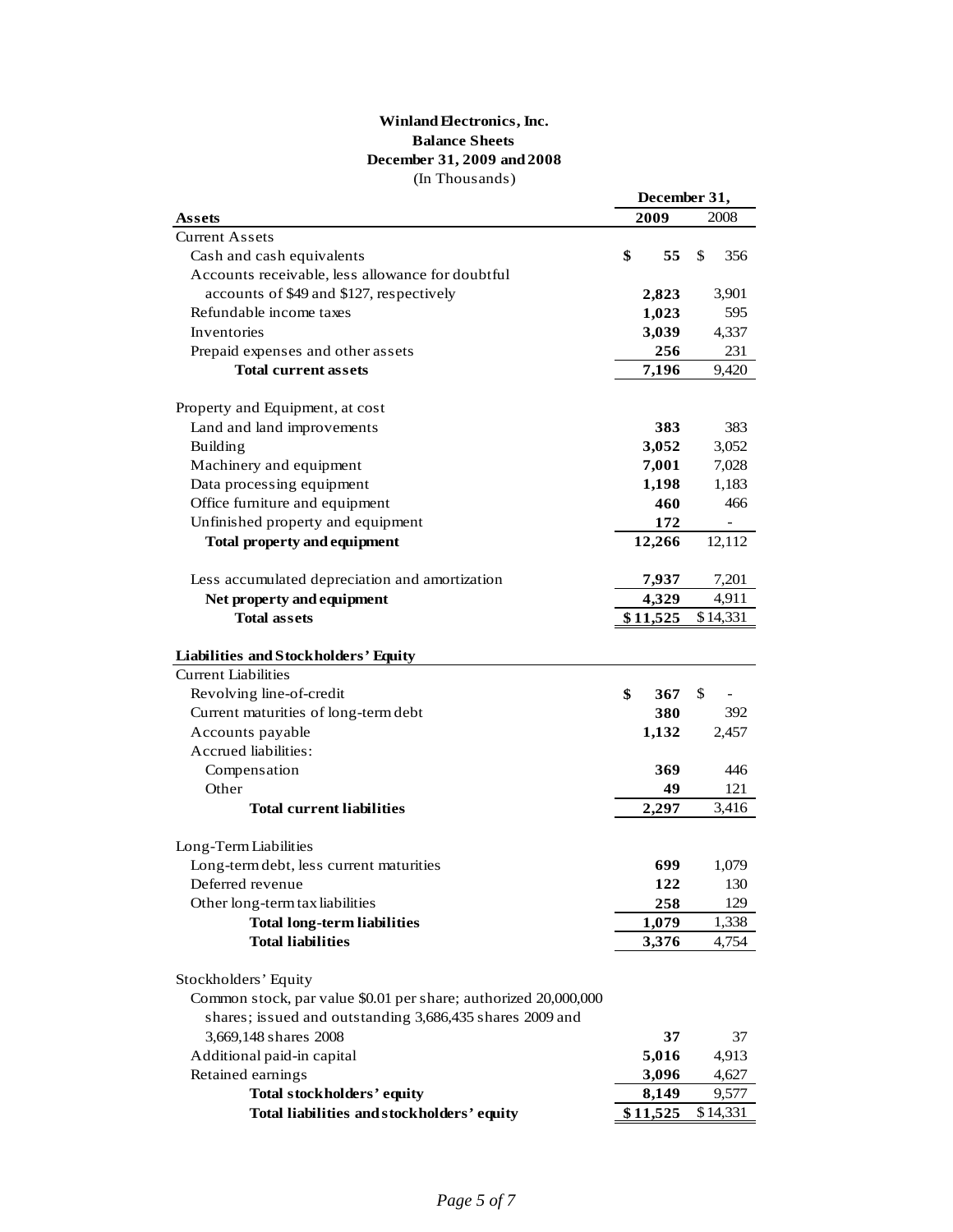### **Winland Electronics, Inc. Statements of Cash Flows Years Ended December 31, 2009 and 2008** (In Thousands)

| Cash Flows From Operating Activities<br>Net loss<br>$$(1,531)$ \\$<br>(1,028)<br>Adjustments to reconcile net loss to net cash used in operating<br>activities:<br>817<br>Depreciation and amortization<br>816<br>Non-cash stock based compensation<br>93<br>196<br>Decrease in allowance for doubtful accounts<br>78<br>$\overline{\phantom{a}}$<br>Deferred taxes<br>118<br>Loss on disposal of equipment<br>22<br>$\overline{\phantom{a}}$<br>Changes in operating assets and liabilities:<br>Accounts receivable<br>1,000<br>(465)<br>Refundable income taxes<br>(428)<br>(206)<br>1,298<br>371<br>Inventories<br>(25)<br>22<br>Prepaid expenses and other assets |  |
|-----------------------------------------------------------------------------------------------------------------------------------------------------------------------------------------------------------------------------------------------------------------------------------------------------------------------------------------------------------------------------------------------------------------------------------------------------------------------------------------------------------------------------------------------------------------------------------------------------------------------------------------------------------------------|--|
|                                                                                                                                                                                                                                                                                                                                                                                                                                                                                                                                                                                                                                                                       |  |
|                                                                                                                                                                                                                                                                                                                                                                                                                                                                                                                                                                                                                                                                       |  |
|                                                                                                                                                                                                                                                                                                                                                                                                                                                                                                                                                                                                                                                                       |  |
|                                                                                                                                                                                                                                                                                                                                                                                                                                                                                                                                                                                                                                                                       |  |
|                                                                                                                                                                                                                                                                                                                                                                                                                                                                                                                                                                                                                                                                       |  |
|                                                                                                                                                                                                                                                                                                                                                                                                                                                                                                                                                                                                                                                                       |  |
|                                                                                                                                                                                                                                                                                                                                                                                                                                                                                                                                                                                                                                                                       |  |
|                                                                                                                                                                                                                                                                                                                                                                                                                                                                                                                                                                                                                                                                       |  |
|                                                                                                                                                                                                                                                                                                                                                                                                                                                                                                                                                                                                                                                                       |  |
|                                                                                                                                                                                                                                                                                                                                                                                                                                                                                                                                                                                                                                                                       |  |
|                                                                                                                                                                                                                                                                                                                                                                                                                                                                                                                                                                                                                                                                       |  |
|                                                                                                                                                                                                                                                                                                                                                                                                                                                                                                                                                                                                                                                                       |  |
|                                                                                                                                                                                                                                                                                                                                                                                                                                                                                                                                                                                                                                                                       |  |
|                                                                                                                                                                                                                                                                                                                                                                                                                                                                                                                                                                                                                                                                       |  |
| (1,325)<br>654<br>Accounts payable                                                                                                                                                                                                                                                                                                                                                                                                                                                                                                                                                                                                                                    |  |
| Accrued liabilities, including deferred revenue and other long-term<br>(553)<br>(28)<br>tax liabilities                                                                                                                                                                                                                                                                                                                                                                                                                                                                                                                                                               |  |
| (30)<br>Net cash used in operating activities                                                                                                                                                                                                                                                                                                                                                                                                                                                                                                                                                                                                                         |  |
| (74)                                                                                                                                                                                                                                                                                                                                                                                                                                                                                                                                                                                                                                                                  |  |
| Cash Flows From Investing Activities                                                                                                                                                                                                                                                                                                                                                                                                                                                                                                                                                                                                                                  |  |
| Purchases of property and equipment<br>(264)<br>(237)                                                                                                                                                                                                                                                                                                                                                                                                                                                                                                                                                                                                                 |  |
| Proceeds from sale of property and equipment<br>8                                                                                                                                                                                                                                                                                                                                                                                                                                                                                                                                                                                                                     |  |
| Net cash used in investing activities<br>(256)                                                                                                                                                                                                                                                                                                                                                                                                                                                                                                                                                                                                                        |  |
| (237)                                                                                                                                                                                                                                                                                                                                                                                                                                                                                                                                                                                                                                                                 |  |
| Cash Flows From Financing Activities                                                                                                                                                                                                                                                                                                                                                                                                                                                                                                                                                                                                                                  |  |
| Net borrowings on revolving credit agreement<br>367                                                                                                                                                                                                                                                                                                                                                                                                                                                                                                                                                                                                                   |  |
| Net principal payments on long-term borrowings, including capital                                                                                                                                                                                                                                                                                                                                                                                                                                                                                                                                                                                                     |  |
| lease obligations<br>(392)<br>(512)                                                                                                                                                                                                                                                                                                                                                                                                                                                                                                                                                                                                                                   |  |
| Proceeds from issuance of common stock<br>10<br>27                                                                                                                                                                                                                                                                                                                                                                                                                                                                                                                                                                                                                    |  |
| Net cash used in financing activities<br>(15)<br>(485)                                                                                                                                                                                                                                                                                                                                                                                                                                                                                                                                                                                                                |  |
|                                                                                                                                                                                                                                                                                                                                                                                                                                                                                                                                                                                                                                                                       |  |
| Net decrease in cash<br>(301)<br>(796)                                                                                                                                                                                                                                                                                                                                                                                                                                                                                                                                                                                                                                |  |
|                                                                                                                                                                                                                                                                                                                                                                                                                                                                                                                                                                                                                                                                       |  |
| Cash and cash equivalents                                                                                                                                                                                                                                                                                                                                                                                                                                                                                                                                                                                                                                             |  |
| Beginning of year<br>356<br>1,152                                                                                                                                                                                                                                                                                                                                                                                                                                                                                                                                                                                                                                     |  |
| End of year<br>\$<br>55<br>356<br>Φ                                                                                                                                                                                                                                                                                                                                                                                                                                                                                                                                                                                                                                   |  |
|                                                                                                                                                                                                                                                                                                                                                                                                                                                                                                                                                                                                                                                                       |  |
| Supplemental Disclosures of Cash Flow Information                                                                                                                                                                                                                                                                                                                                                                                                                                                                                                                                                                                                                     |  |
| Cash payments for interest<br>104<br>\$<br>124<br>\$                                                                                                                                                                                                                                                                                                                                                                                                                                                                                                                                                                                                                  |  |
| Cash receipts from income taxes<br>\$<br>\$<br>183                                                                                                                                                                                                                                                                                                                                                                                                                                                                                                                                                                                                                    |  |
|                                                                                                                                                                                                                                                                                                                                                                                                                                                                                                                                                                                                                                                                       |  |
| Supplemental Schedule of Noncash Investing and Financing Activities                                                                                                                                                                                                                                                                                                                                                                                                                                                                                                                                                                                                   |  |
| Acquisition of property and equipment in accounts payable<br>\$<br>\$<br>74                                                                                                                                                                                                                                                                                                                                                                                                                                                                                                                                                                                           |  |